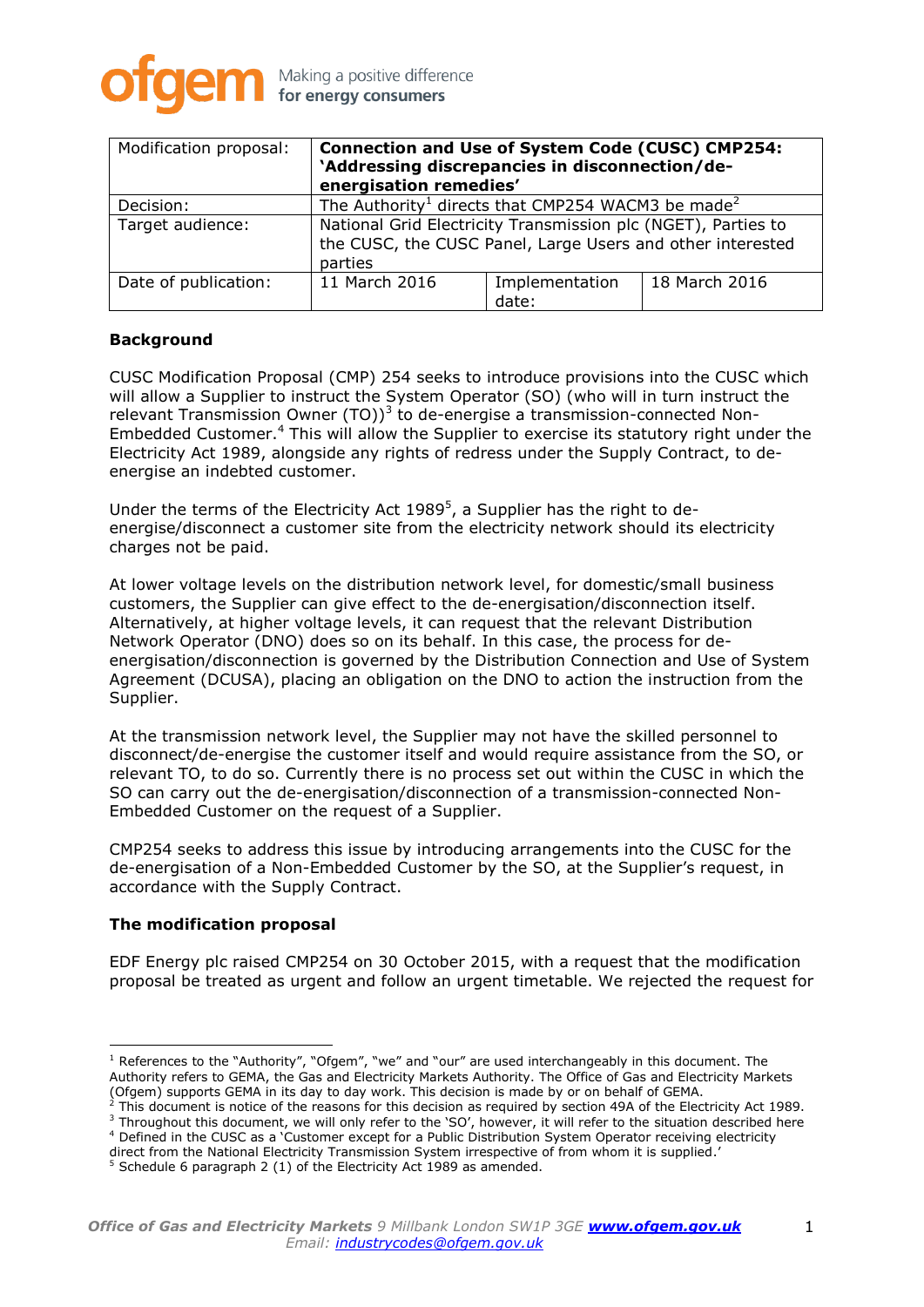urgency<sup>6</sup> to ensure wider industry participation in the assessment of the proposal within the Workgroup process and to ensure enough time for industry consultation. We directed that CMP254 should follow an accelerated timetable with longer consultation periods than set out in the original urgent timetable. We recognised the significant commercial impact of this modification on both Suppliers and consumers and considered that, on balance, an accelerated timetable would still allow the modification to proceed in a timely manner whilst also providing opportunity for wider industry participation.<sup>7</sup>

The Workgroup's assessment of CMP254 resulted in the development of 6 solutions (the Original Proposal and 5 Workgroup Alternative CUSC Modification proposals (WACMs)). These are described in more detail in the Final Modification Report (FMR) $^{8}$ :

- 1. *Original Proposal:* Aims to bring the CUSC in line with the DCUSA regarding a Supplier's rights under its Supply Contract and the Electricity Act 1989 to disconnect an indebted Non-Embedded Customer. The notification to de-energise will be given to the SO by the Supplier, who will action the request as soon as reasonably practicable.
- 2. *WACM1:* Allows the Supplier to instruct the SO to de-energise a Non-Embedded Customer as soon as practicably possible. However, the SO may refuse this request on 'technical grounds or otherwise'. The Supplier will indemnify the SO for 'costs, liability, loss or damage'. The SO indemnity is capped at £5million in accordance with Section 6.12.1 of the CUSC.
- 3. *WACM2:* Allows the Supplier to instruct the SO to de-energise a Non-Embedded Customer as soon as practicably possible. However, the SO may refuse this request on 'technical grounds'. Indemnities apply to both the SO and the Supplier, capped at £5million each way.
- 4. *WACM3:* This WACM is the same as the Original Proposal with a Downstream Customer process added. In this case, there would be a process for the Supplier to identify and liaise with any customers downstream of the Non-Embedded Customer prior to de-energisation, to consider possible alternative solutions to prevent interruption to their supply.
- 5. *WACM4:* This WACM is the same as WACM1 but with the same Downstream Customer process added (as mentioned in WACM3).
- 6. *WACM5:* This WACM is the same as WACM2 but with the Downstream Customer process added (as mentioned in WACM3).

While most of the options were considered better than the current CUSC baseline, there was no one option that the Workgroup unanimously agreed would best facilitate the applicable CUSC objectives compared to the baseline. Three Workgroup members voted for WACM4 as best facilitating the applicable CUSC objectives with one vote each for the Original and for WACMs 3 and 5.

<sup>&</sup>lt;sup>6</sup> Details of CMP254 can be found here: [http://www2.nationalgrid.com/UK/Industry-information/Electricity](http://www2.nationalgrid.com/UK/Industry-information/Electricity-codes/CUSC/Modifications/CMP254/)[codes/CUSC/Modifications/CMP254/](http://www2.nationalgrid.com/UK/Industry-information/Electricity-codes/CUSC/Modifications/CMP254/)

<sup>7</sup> Our reasons for rejecting the request for urgency are in a letter published on the National Grid website (see link at footnote 6).

<sup>8</sup> All documents associated with CMP254, including the FMR, are on National Grid's website (see link at footnote 6).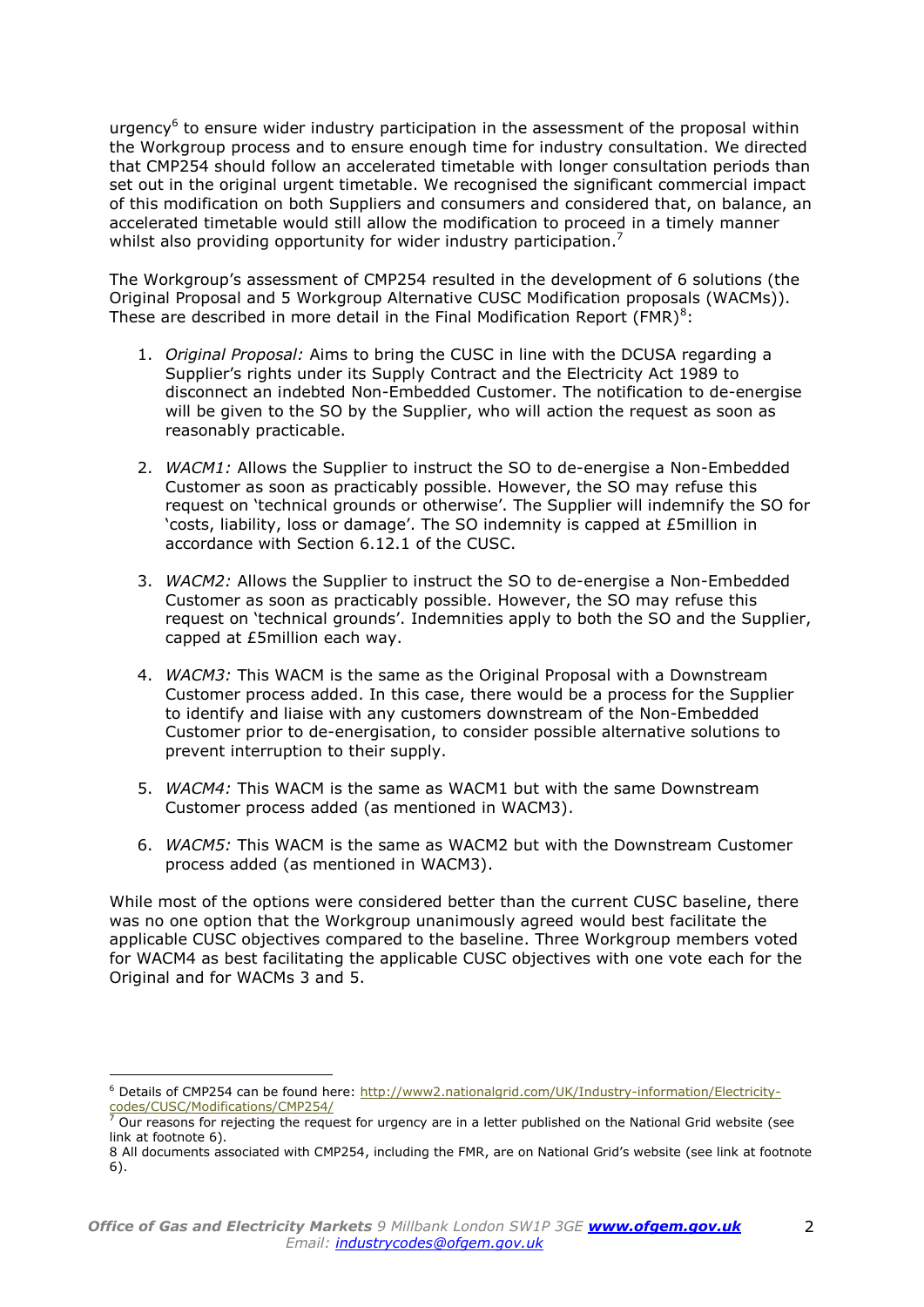# **CUSC Panel<sup>9</sup> recommendation**

The CUSC Panel considered the draft FMR for CMP254 at a special meeting on 8 February 2016. The Panel voted that the Original, WACM2, WACM3 and WACM5 all better facilitate the applicable CUSC objectives compared to the baseline. A majority of the Panel also considered that the Original was the best option, and should therefore be implemented. The full views and votes of the Panel members are set out in the FMR.

### **Our decision**

We have considered the issues raised by the modification proposal and the FMR dated 10 February 2016. We have considered and taken into account the responses to the Code Administrator Consultation on the modification proposal which are attached to the FMR. We have concluded that:

- implementation of the WACM3 option will better facilitate the achievement of the applicable objectives of the CUSC;<sup>10</sup> and
- directing that the modification be made is consistent with our principal objective and statutory duties.<sup>11</sup>

### **Reasons for our decision**

In making our decision, we have considered the following issues:

#### *Downstream Users*

The Workgroup recognised that there are cases where the Non-Embedded Customer may have a downstream user connected via a private network. These downstream users will generally have bilateral arrangements in place to pay the Non-Embedded Customer directly for their electricity and do not have a direct relationship with a Supplier. In these cases, the downstream user may not have sight of any potential issues that may lead to de-energisation/disconnection of the upstream customer and which would likely be harmful for their business. Some members of the Workgroup therefore considered it appropriate to add a process into the solution, for the Supplier to contact and set up a meeting with the downstream user(s), the SO and the Non-Embedded Customer possible alternative solutions prior to de-energisation. We consider that the use of the word 'meeting' is sufficiently wide enough to include tele/videoconferencing. This process is incorporated in WACMs 3, 4 and 5.

We consider that it is essential to have a level of protection for any downstream users, both from a financial and a safety perspective. The process added will provide downstream users with the opportunity to discuss feasible options to maintain their supply as well as giving them some prior warning as to when the de-energisation will occur (if no solution can be reached). It will also provide a level of clarity to the SO of the technical layout of the private wire network, to enable it to carry out any de-energisation safely and efficiently.

EDF Energy noted in its Code Administration Consultation response that relationships between the Non-Embedded Customer and downstream users are likely to be close. EDF

 <sup>9</sup> The CUSC Panel is established and constituted from time to time pursuant to and in accordance with section 8 of the CUSC.

<sup>&</sup>lt;sup>10</sup> As set out in Standard Condition C10(1) of the electricity Transmission Licence, see: [https://epr.ofgem.gov.uk//Content/Documents/Electricity%20transmission%20full%20set%20of%20consolidat](https://epr.ofgem.gov.uk/Content/Documents/Electricity%20transmission%20full%20set%20of%20consolidated%20standard%20licence%20conditions%20-%20Current%20Version.pdf) [ed%20standard%20licence%20conditions%20-%20Current%20Version.pdf](https://epr.ofgem.gov.uk/Content/Documents/Electricity%20transmission%20full%20set%20of%20consolidated%20standard%20licence%20conditions%20-%20Current%20Version.pdf)

 $11$  The Authority's statutory duties are wider than matters which the Panel must take into consideration and are detailed mainly in the Electricity Act 1989 as amended.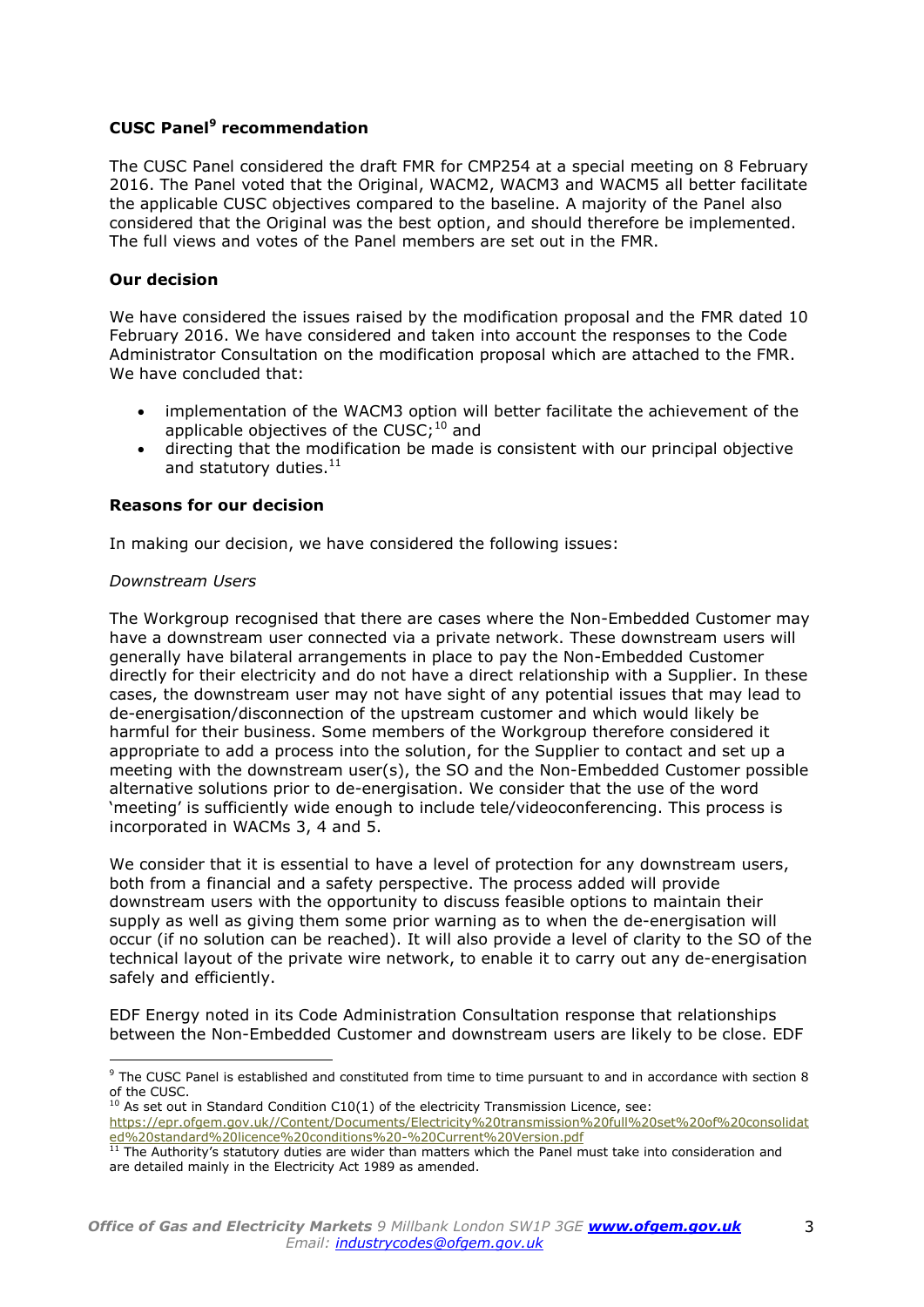believes that it would therefore be more appropriate for the Non-Embedded Customer to inform any downstream users of its potential de-energisation, not the Supplier. EDF also raised the issue of confidentiality, whereby the Supplier could be sued by the Non-Embedded Customer if it discussed the Non-Embedded Customer's financial situation or inability to pay its electricity bill with any downstream user(s). We do not consider that the terms of the de-energisation would have to be discussed in such a circumstance and the additional process provides an increased benefit to all parties.

In the circumstances where a Supplier intends to disconnect its customer, we consider that they must bear an element of responsibility for safeguarding the interests of any impacted downstream user and that this responsibility must lie with the Supplier, not with the defaulting customer, as the Supplier is the party issuing the instruction to deenergise. Furthermore, we consider there are ways to discuss the potential deenergisation and any options to avoid it that do not breach any confidentiality agreements.

By introducing a downstream user process, we acknowledge that the CUSC will have differences to the process set out in the DCUSA. However, the downstream user process takes into account the economic and safety impact that the de-energisation of a Non-Embedded Customer may have on any downstream users. We consider the addition of the process is an appropriate addition to the similar process within the DCUSA, it better facilitates the CUSC objectives, and is in line with our principal statutory duty to protect the interests of consumers.

# *Indemnities*

The different variants of CMP254 provide three options for indemnities between the SO and the Supplier in the event of a de-energisation instruction:

- 1. Equal unlimited indemnities between the Supplier and SO
- 2. Limited indemnities for the SO (capped at £5million) and unlimited indemnities for the Supplier
- 3. Limited indemnities for both parties, capped at £5million

Our view is that unlimited indemnities for both the Supplier and the SO are appropriate. This will ensure that in the case of physical damage, liabilities will reflect actual costs and this should incentivise efficient and safe practice by the Supplier and the SO. It should also ensure that the decision by the Supplier to de-energise a Non-Embedded Customer, and the potential outcomes, are fully considered and not taken lightly or without consideration of any repercussions this request by the Supplier may have on downstream users. No convincing argument has been made, as to why capped indemnities should apply.

# *SO reasons to refuse – 'Technical grounds or otherwise'*

The Workgroup considered the situations in which the SO should be able to refuse to deenergise a Non-Embedded Customer. The WACMs provide three options:

- 1. The SO cannot refuse to de-energise the Non-Embedded Customer unless it believes it is unsafe to do so and breaches the CUSC
- 2. The SO can refuse on 'technical grounds'
- 3. The SO can refuse on 'technical grounds or otherwise'

When the SO receives a de-energisation request from a Supplier, NGET would use its existing procedures to undertake the de-energisation. This would involve communicating with the Non-Embedded Customer to ensure that de-energisation is undertaken safely. NGET argues that in situations such as these, with an indebted customer in financial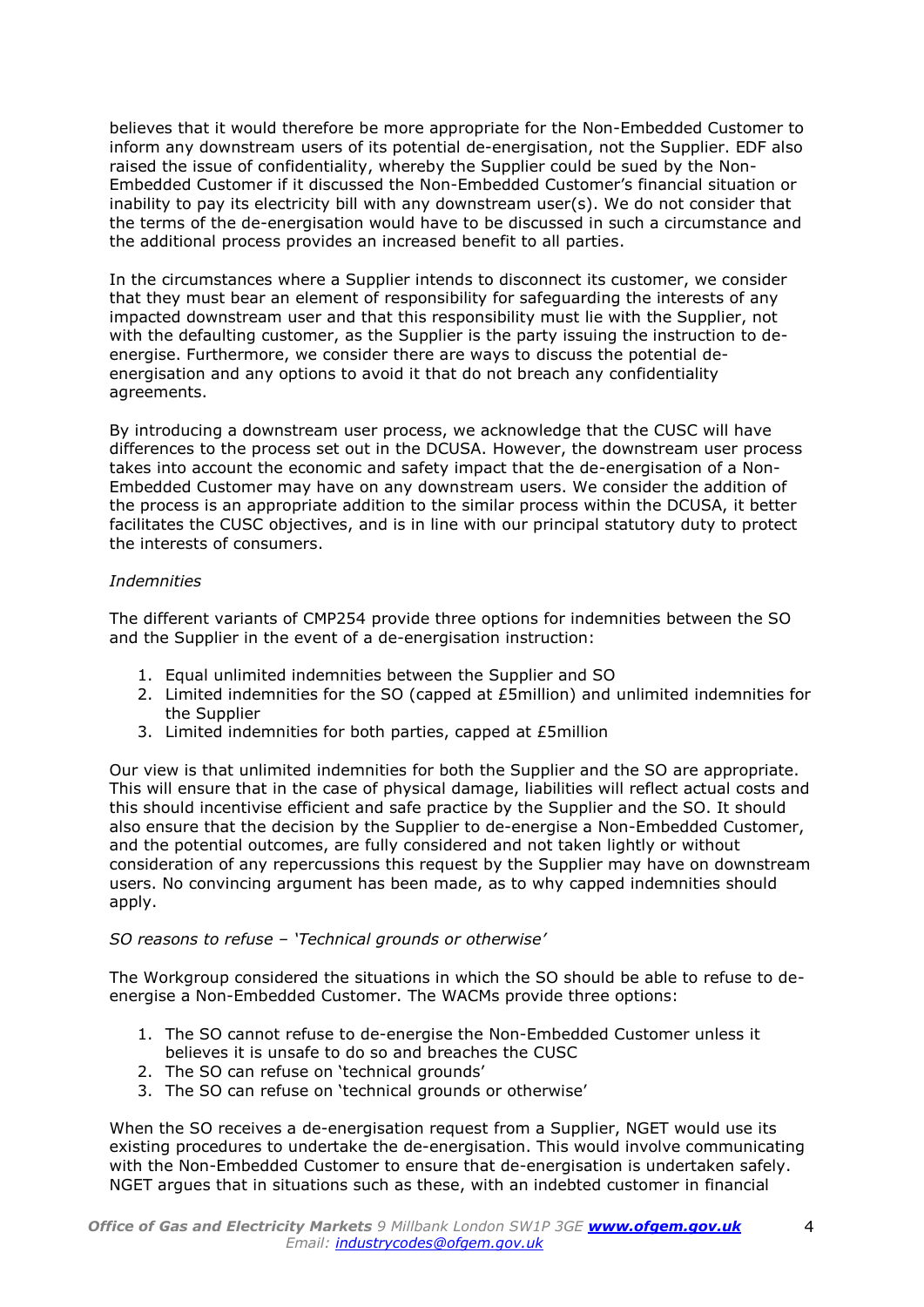difficulty, additional consideration may be needed, and as such, NGET should be able to take this into account and make a judgement on whether the de-energisation should occur.

Our view is that the responsibility of issuing the de-energisation instruction should lie with the Supplier, as it does under the DCUSA. We would expect Suppliers to take any such decision very seriously by previously communicating with the customer and the SO, and fully considering the consequences of the proposed de-energisation. This is also reflected in our view on how the indemnity requirements would operate. Furthermore, we consider that introducing provisions whereby the SO can refuse on 'technical grounds or otherwise' is too open to interpretation and could render the modification less effective in its objective of allowing the Supplier to exercise its rights in line with the Electricity Act 1989.

Finally, we consider that the text in the Original and WACM3, where the SO shall action the instruction of the Supplier 'to the extent that it may lawfully do so' will prevent the SO acting in a manner which would be contrary to health and safety legislation or continue with the de-energisation in a situation which is contrary to its licence obligation to comply with the CUSC.

# *CUSC Objectives*

We set out below our views on the applicable CUSC objectives that we consider are affected by the modification proposal. We consider that the proposal better facilitates objectives (a) and (b) and is neutral in respect of objective (c).

## *Objective (a) 'the efficient discharge by the licensee of the obligations imposed upon it under the Act and by this licence'*

Section 9(2)(b) of the Electricity Act 1989 sets out that a transmission licensee has a duty, among other things, to facilitate competition in the supply of electricity. By introducing a process within the CUSC for the de-energisation of Non-Embedded Customers, Suppliers will be able to safeguard their financial interests in the event of a defaulting customer and thereby be better able to participate in the supply market, which will support competition and benefit consumers. As all WACMs introduce this process, we feel that they all better facilitate objective (a).

We consider that the addition of a process to safeguard the downstream customer will mean that the SO has additional assurance in progressing with the de-energisation while not breaching the requirement to only de-energise customers in accordance with Section 5 of the CUSC. We also consider that consistency in the text between the CUSC and the DCUSA avoids confusion when creating different approaches for a Supplier wishing to exercise its statutory rights.

#### *Objective (b) 'facilitating effective competition in the generation and supply of electricity, and (so far as consistent therewith) facilitating such competition in the sale, distribution and purchase of electricity'*

All WACMs will better facilitate objective (b) by introducing a process by which the Supplier can de-energise a Non-Embedded Customer when they are in debt to that Supplier. Introducing this process will enable the Supplier to limit its risk and financial losses when a customer is unable to pay. The absence of such a provision could have significant impact on a Supplier's ability to conduct its business (especially smaller suppliers) and which, in turn, could have a knock-on impact on their customers. Without the ability to de-energise such a customer, some Suppliers may not be able to participate in the market to supply Non-Embedded Customers. This would damage competition in supply and could have a knock-on effect on customer choice within the market.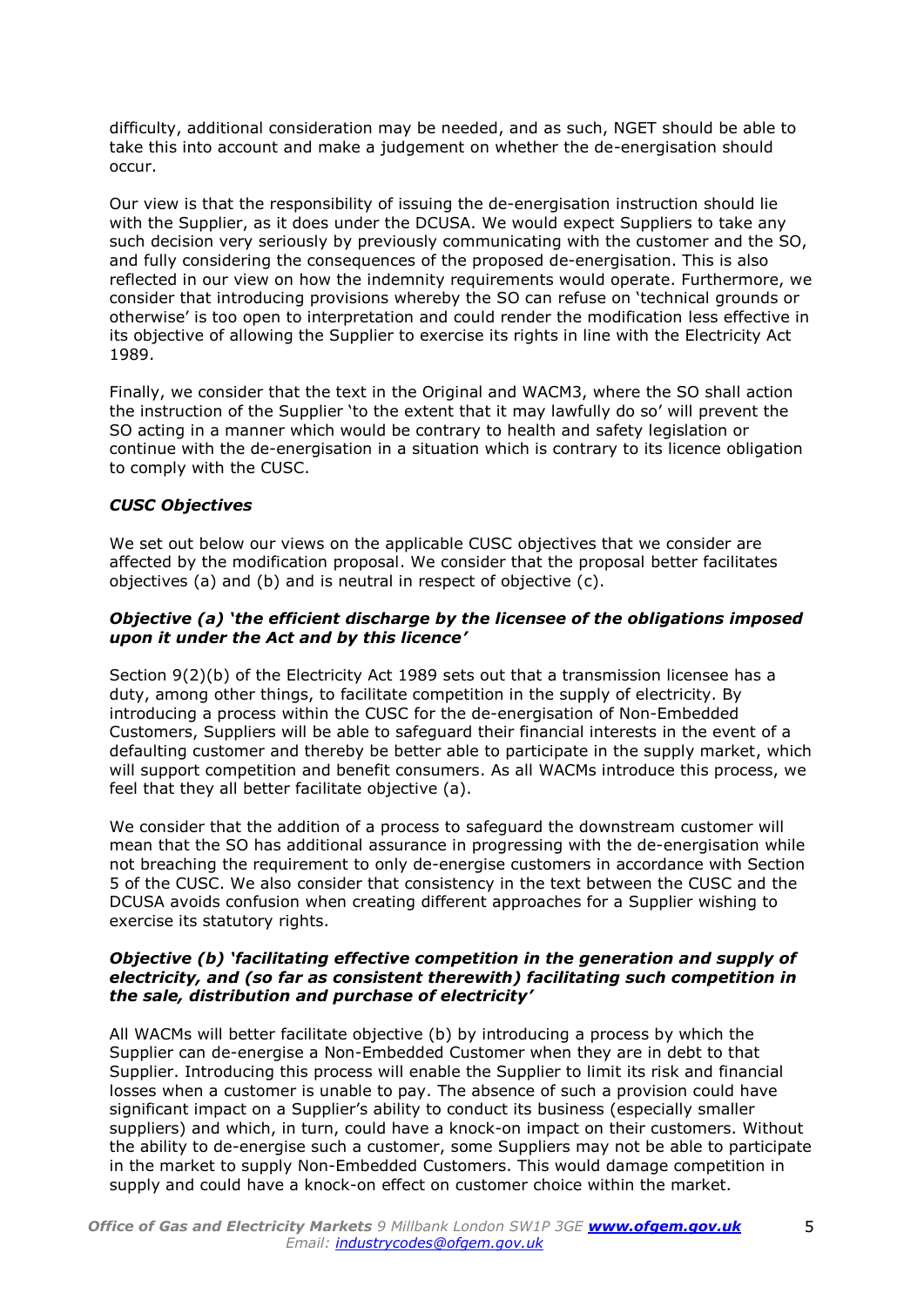We agree with consultation respondents that, if the SO cannot act on behalf of the Supplier to de-energise such a customer, then Suppliers may be unwilling to supply them or will do so on 'onerous advance-payment, perhaps premium terms'. This would harm this customer class as a whole and further hinder competition within the market place.

## **The Authority's principal objective and statutory duties**

In making a decision on this proposal, we consider that we have done so in accordance with our principal objective and statutory duties in a way that protects the interests of existing and future consumers. We have considered the effect on consumers of a Supplier being unable to de-energise an indebted Non-Embedded Customer. As discussed earlier in this decision, if such a process was not in place, it could lead to Suppliers adding inflated risk premiums when contracting with Non-Embedded Customers, or not contracting with them at all. This could have damaging consequences on competition in supply. Additionally, without such a process, the Supplier would be unable to prevent further debt accruing, which could have an impact on its other customers if the financial impact was significant enough. As such, we believe that it is appropriate to introduce a mechanism within the CUSC, which will allow Suppliers to mandate the SO to carry out the de-energisation/disconnection of a Non-Embedded Customer on the instruction of its Supplier. We believe that this process is introduced in all WACMs proposed, as discussed above under objective (a).

A key consideration in our decision is ensuring that safeguarding processes are in place to protect downstream customers who may be affected by a Supplier issuing a deenergisation instruction. The downstream user process in WACMs 3, 4 and 5 provides this. Whilst these downstream users often pay the Non-Embedded Customer directly for their supply, and not the Supplier, they may not have knowledge of the de-energisation. We are content that the downstream user process allows some time for the downstream user(s) to be notified of the potential de-energisation and discuss possible options to maintain their supply, whilst also balancing the needs of the Supplier to be able to deenergise its customer.

We believe that allowing the SO to refuse to progress the de-energisation on 'technical grounds' or 'technical grounds or otherwise', as stated in WACMs 1, 2, 4 and 5, would restrict the Supplier's ability to exercise its right to de-energise an indebted Non-Embedded user. The Original and WACM3, on the other hand, does not include this discretion, but the SO still has the flexibility to refuse to progress the de-energisation if it believes that it is unable to 'lawfully do so', for example if it felt it was in breach of its licence obligation (under SLC C10 and specifically, C10.9) to maintain the CUSC and abide by the contractual arrangements governed by the CUSC, or any of its wider statutory obligations.

We consider that, comparing the Original proposal and the WACMs, WACM3 introduces a process by which the Supplier can efficiently discharge its statutory rights under the Electricity Act 1989, in a way which includes a process that strikes a balance between safeguarding the downstream user from de-energisation while protecting the interests of consumers by limiting the financial risk the Suppler will be exposed to if it were not able to exercise its statutory right to de-energise a defaulting customer.

As such, overall, we consider that WACM3 is the solution that is most in line with our principal objective and statutory duties.

#### **Decision notice**

We have considered all six options against the applicable CUSC objectives and our statutory duties. On balance, and as explained above, our view is that WACM3 best